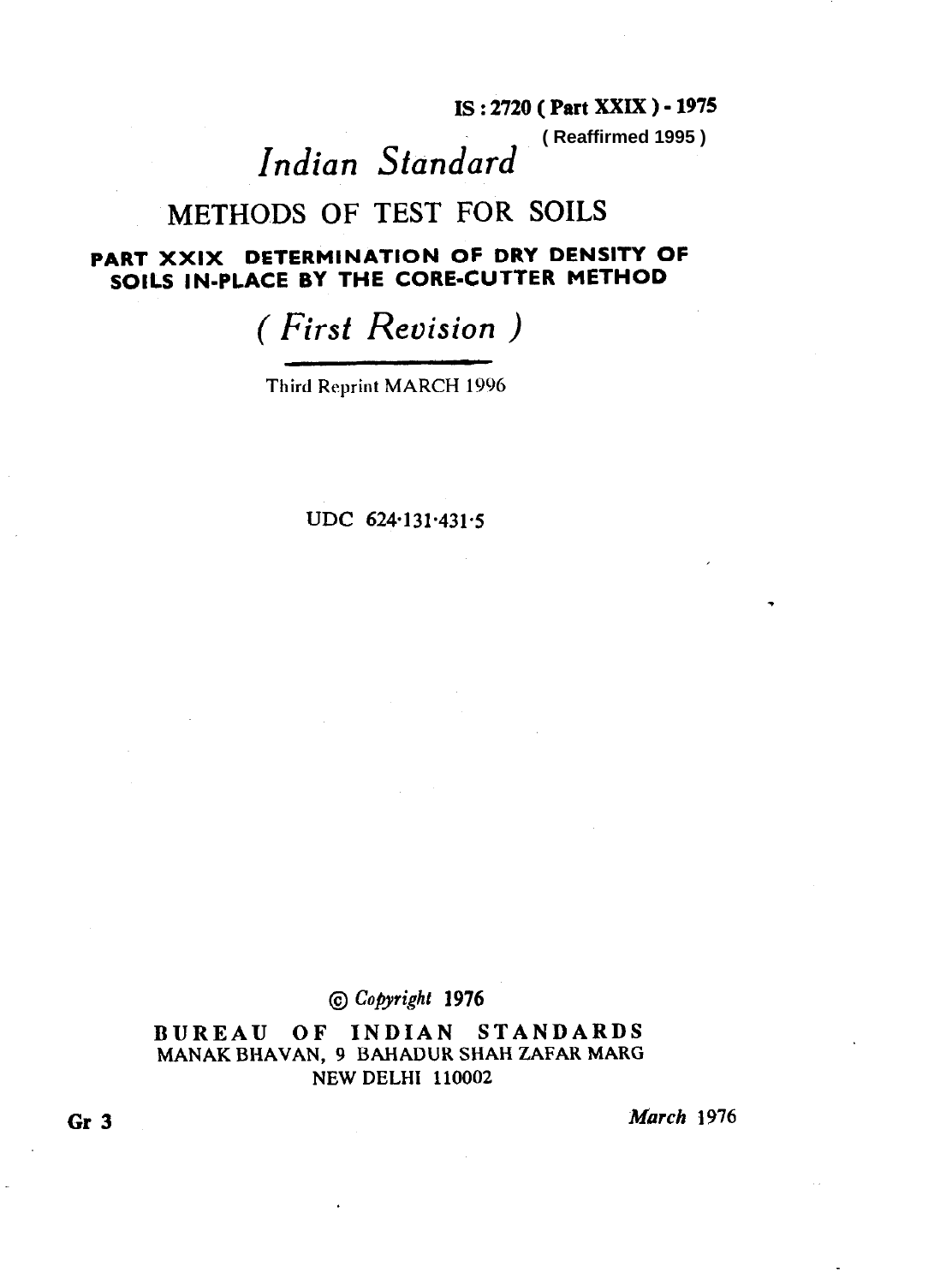# *Indian Standard*

## METHODS OF TEST FOR SOILS

### PART XXIX DETERMINATION **OF** DRY DENSITY OF SOILS IN-PLACE **BY** THE CORE-CUTTER METHOD

## *( First Revision )*

**Soil Engineering Sectional Committee, BDC 23** 

*Chairman Representing* 

**PROF DINESH MOHAN** Central Building Research Institute ( CSIR ), **ROOT** ROOTREE

**Members** 

**SHRI G. R. S. JAIN (** *Alternate* **to Prof Dinesh Mohan )**<br>**PROF ALAM SINGH University of Jodhpur, Jodhpur DR A. BANERIEE**  SHRI S. GUPTA (*Alternate* )<br>SHRI K. N. DADINA **Cementation Co Ltd, Bombay**  In personal capacity *(P-820 New Alipore, Calcutta 700053 )*  SHRI A. G. DASTIDAR **In personal capacity [Inter-State** *Equipment (P) Ltd. 311 Lou&n Street, Calcutta 7tWO P 7 ]*  SHRI R. L. DEWAN **Irrigation Research Institute, Khagaul, Patna DR G. S. DHILLON Indian Geotechnical Society. New Delhi DR G. S. DHILLON Indian Geotechnical Society, New Delhi DIRECTOR Land Reclamation Irrigation** & Power Land Reclamation, Irrigation & Power Research **Institute, Amritsar RESEARCH O.FFICER**  ( GEOTECHNICAL SECTION ) **(** *Alternate )*  Indian Institute of Technology, New Delhi **DR SHASHI K. GULHATI** (*Alternate* ) **DIRECTOR** (CSMRS) Centr **Central Water Commission, New Delhi DEPUTY DIRECTOR (CSMRS)** ( *Alternate )*  Rodio Foundation Engineering Limited; and SHRI A. N. JANGLE (*Alternate* SHRI V. G. HEGDE **Hazarat & Co, Bombay National Buildings Organisation, New Delhi SHRI S. H. BALCHANDANI (** *Alternate )* 

*( Continued on page 2 )* 

#### **@J Copyr[glrt 1976**  BUREAU OF IWDIAN STANDARDS

This publication is protected under the *Indian Copyright Act* (XIV of 1957) and reproduction in whole or in part by any means except with written permission of the publisher shall be deemed to be an infringement of copyright under the said Act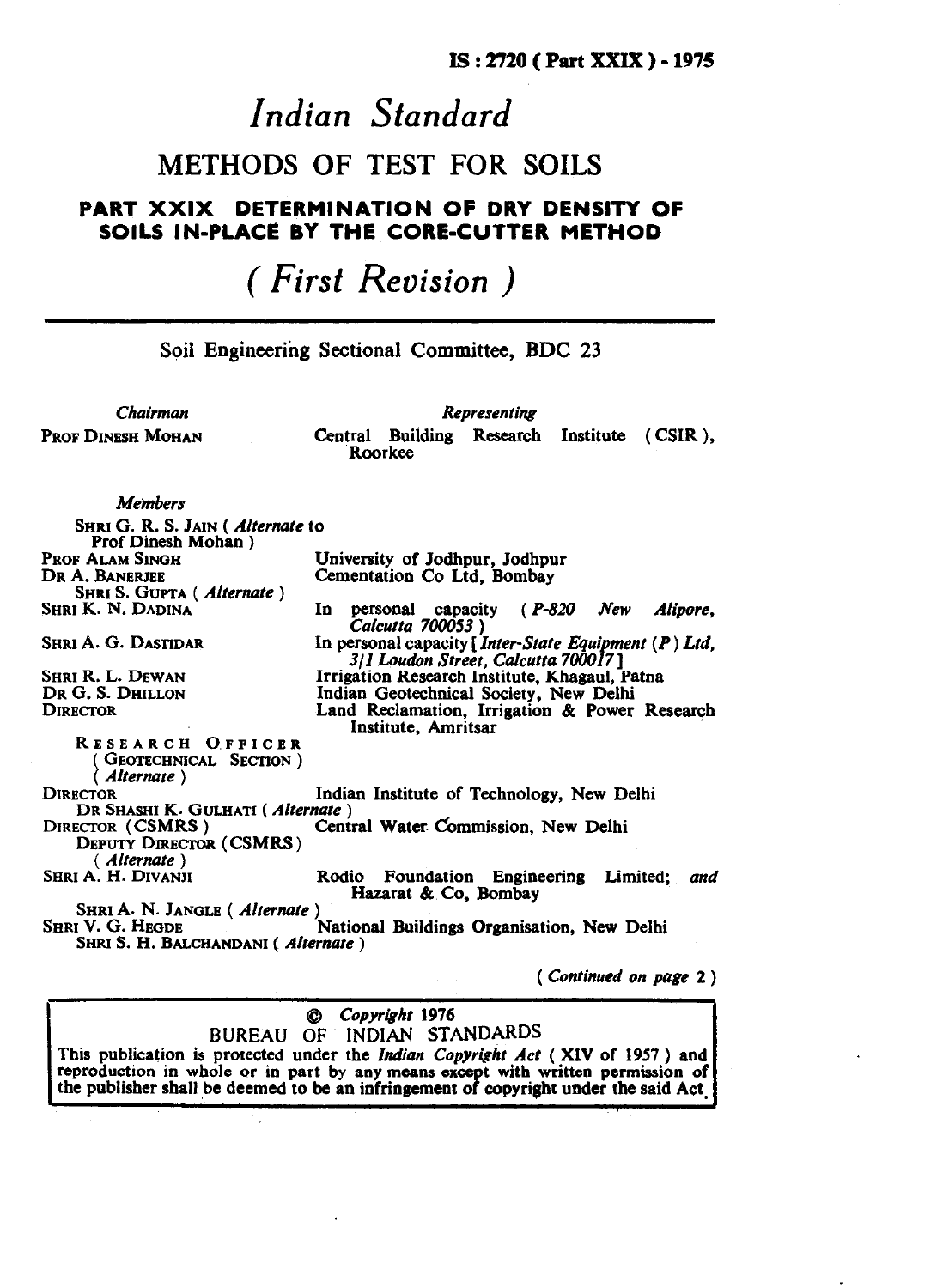### IS:2720( Part XXIX)- 1975

*( Continuedfrom page* 1 )

|                                  | <b>Members</b>                                                           | Representing                                                                                  |  |
|----------------------------------|--------------------------------------------------------------------------|-----------------------------------------------------------------------------------------------|--|
|                                  | <b>RDSO</b>                                                              | JOINT DIRECTOR RESEARCH (FE), Railway Board (Ministry of Railways)                            |  |
|                                  | <b>DEPUTY DIRECTOR RESEARCH</b><br>(SOIL MECHANICS), RDSO<br>(Alternate) |                                                                                               |  |
|                                  | <b>SHRI O. P. MALHOTRA</b><br>Shri J. S. Marya                           | Public Works Department, Government of Punjab<br>Roads Wing, Ministry of Transport & Shipping |  |
|                                  | SHRI N. SEN (Alternate)                                                  |                                                                                               |  |
|                                  | <b>SHRI G. D. MATHUR</b>                                                 | Public Works Department, Government of Uttar<br>Pradesh                                       |  |
|                                  | SHRI D. C. CHATURVEDI (Alternate)                                        |                                                                                               |  |
|                                  | <b>SHRI M. A. MEHTA</b><br>SHRI T. M. MENON (Alternate)                  | Concrete Association of India, Bombay                                                         |  |
|                                  | Shri T. K. Natarajan                                                     | Central Road Research Institute<br>$(CSIR)$ .<br>New Delhi                                    |  |
|                                  | <b>REPRESENTATIVE</b>                                                    | Hindustan Construction Co Ltd, Bombay                                                         |  |
|                                  | Maj K. M. S. Sahasi<br>SHRI P. PUTHISIGAMANI (Alternate)                 | Engineer-in-Chief's Branch, Army Headquarters                                                 |  |
|                                  | <b>SHRI K. R. SAXENA</b>                                                 | Engineering Research Laboratory, Hyderabad                                                    |  |
|                                  | <b>SECRETARY</b>                                                         | Central Board of Irrigation & Power, New Delhi                                                |  |
|                                  | DEPUTY SECRETARY (Alternate)                                             |                                                                                               |  |
|                                  | DR SHAMSHER PRAKASH                                                      | University of Roorkee, Roorkee                                                                |  |
|                                  | SHRI H. D. SHARMA                                                        | Irrigation Research Institute, Roorkee                                                        |  |
|                                  |                                                                          | SUPERINTENDING ENGINEER Concrete and Soil Research Laboratory, Public                         |  |
|                                  | (PLANNING AND DESIGN<br>CIRCLE)                                          | Works Department, Government of Tamil Nadu                                                    |  |
|                                  | EXECUTIVE ENGINEER<br>INCHARGE (Alternate)                               |                                                                                               |  |
|                                  | SHRI C. G. SWAMINATHAN                                                   | Institution of Engineers (India), Calcutta                                                    |  |
|                                  | DR I. S. UPPAL                                                           | Building<br>Roads Research Laboratory,<br>and<br>Chandigarh                                   |  |
|                                  | Shri H. C. Verma                                                         | All India Instruments Manufacturers and Dealers<br>Association, Bombay                        |  |
| SHRI V. K. VASUDEVAN (Alternate) |                                                                          |                                                                                               |  |
|                                  | SHRI D. AJITHA SIMHA.<br>Director (Civ Engg)                             | Director General, ISI ( <i>Ex-officio Member</i> )                                            |  |
|                                  |                                                                          |                                                                                               |  |

#### *Secretary*

#### SHRI G. RAMAN Deputy Director (Civ Engg ), IS1

Soil Testing Procedures and Equipment Subcommittee, BDC 23 : 3

| Convener<br>PROF ALAM SINGH | University of Jodhpur, Jodhpur |  |
|-----------------------------|--------------------------------|--|
| Members                     | .                              |  |
| .                           |                                |  |

SHRI N. K. BERRY Beas Dam Project, Talwara Township SHRI K. S. PREM ( *Alternate* )

*( Continued on page 9 )* 

 $\sqrt{\mathbf{c}}^{(n)}$  ,  $\mathbf{c}^{(n)}$  and  $\mathbf{c}^{(n)}$ e (1979)<br>1972 - El Partido de Carlos III<br>1973 - Alexandro de Carlos de Carlos III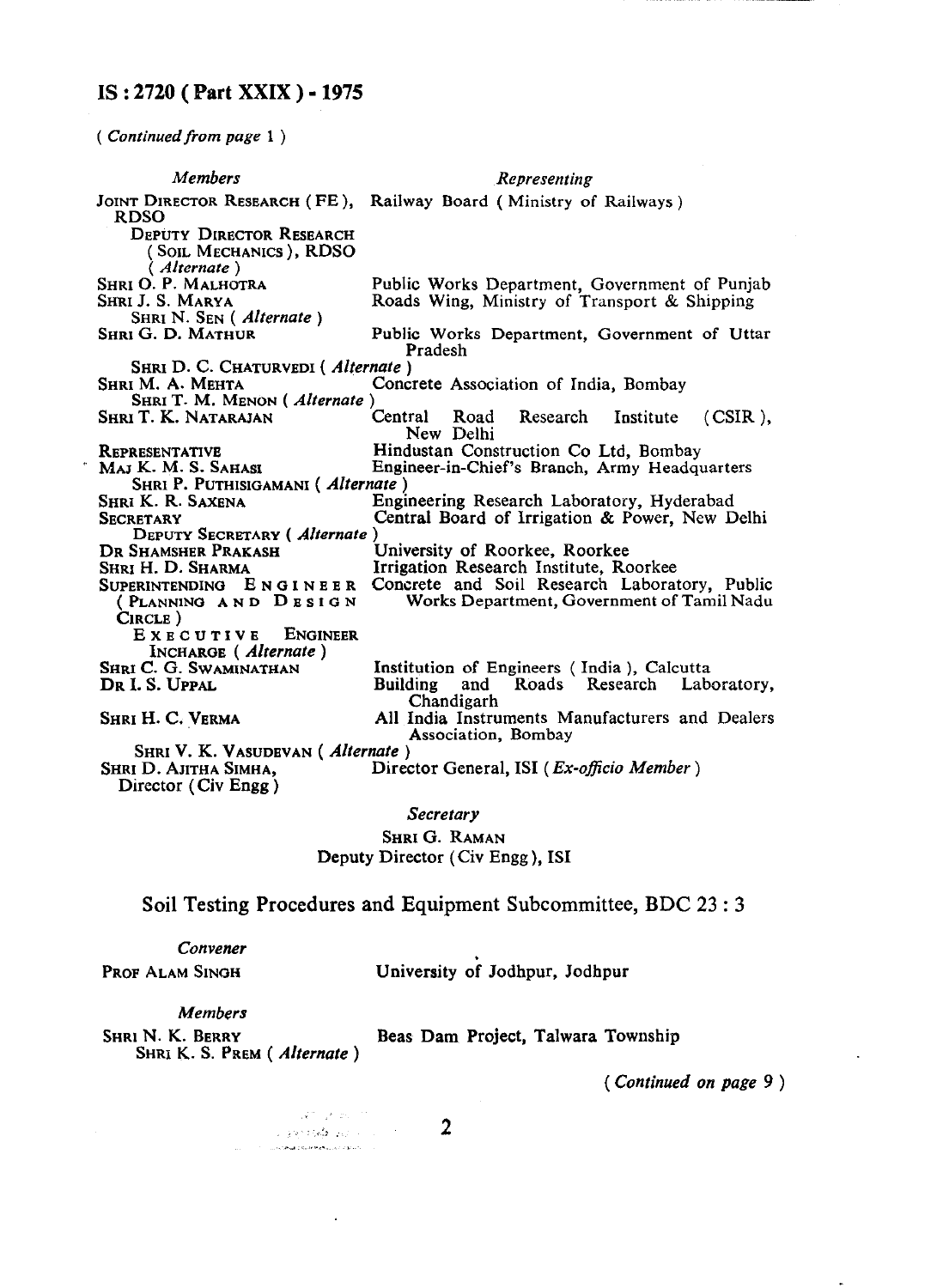$\epsilon$ 

## *Indian Standard*

## METHODS OF TEST FOR SOILS

### FART XXIX DETERMINATION QF DRY DENSITY OF SOILS IN-PLACE BY THE CORE-CUTTER METHOD

## *( First Reuision )*

## **0. FOREWORD**

0.1 This Indian Standard ( Part XXIX ) ( First Revision ) was adopted by the Indian Standards Institution on 22 September 1975, after the draft finalized by the SoiI Engineering Sectional Committee had been approved by the Civil Engineering Division Council.

0.2 With a view to establishing uniform procedure for the determination of different characteristics of soils and also for facilitating comparative studies of the results, the Indian Standards Institution has brought out this Indian Standard methods of test for soils (IS: 2720) which is published in parts. This part [ IS:2720 (Part XXIX )-1975 ] deals with the determination of dry density of soil in-place by using a core-cutter. The in-place density of soil is needed for stability analysis, for the determination of the degree of compaction of compacted soil, etc. The core-cutter method covered by this part is suitable for fine-grained soils free from aggregations. It is less accurate than the sand-replacement method and is not recommended, unless speed is essential or unless the soil is well compacted. Other parts relating to in-place determination of density of soils are:

- Part XXVIII Determination of dry density of soils in-place by the sand replacement method
- Part XXXIII Determination of the density in-place by the ring and water replacement method
- Part XXXIV Determination of density of soil in-place by the rubber-baloon method

0.2.1 This standard was first published in 1966. In this revision, the test has been made applicable to soil 90 percent of which passes the 4.75-mm IS Sieve. The dimensions and requirements of the core-cutter have been modified. Detailed requirements for the steel rammer required for the test have been spelt out.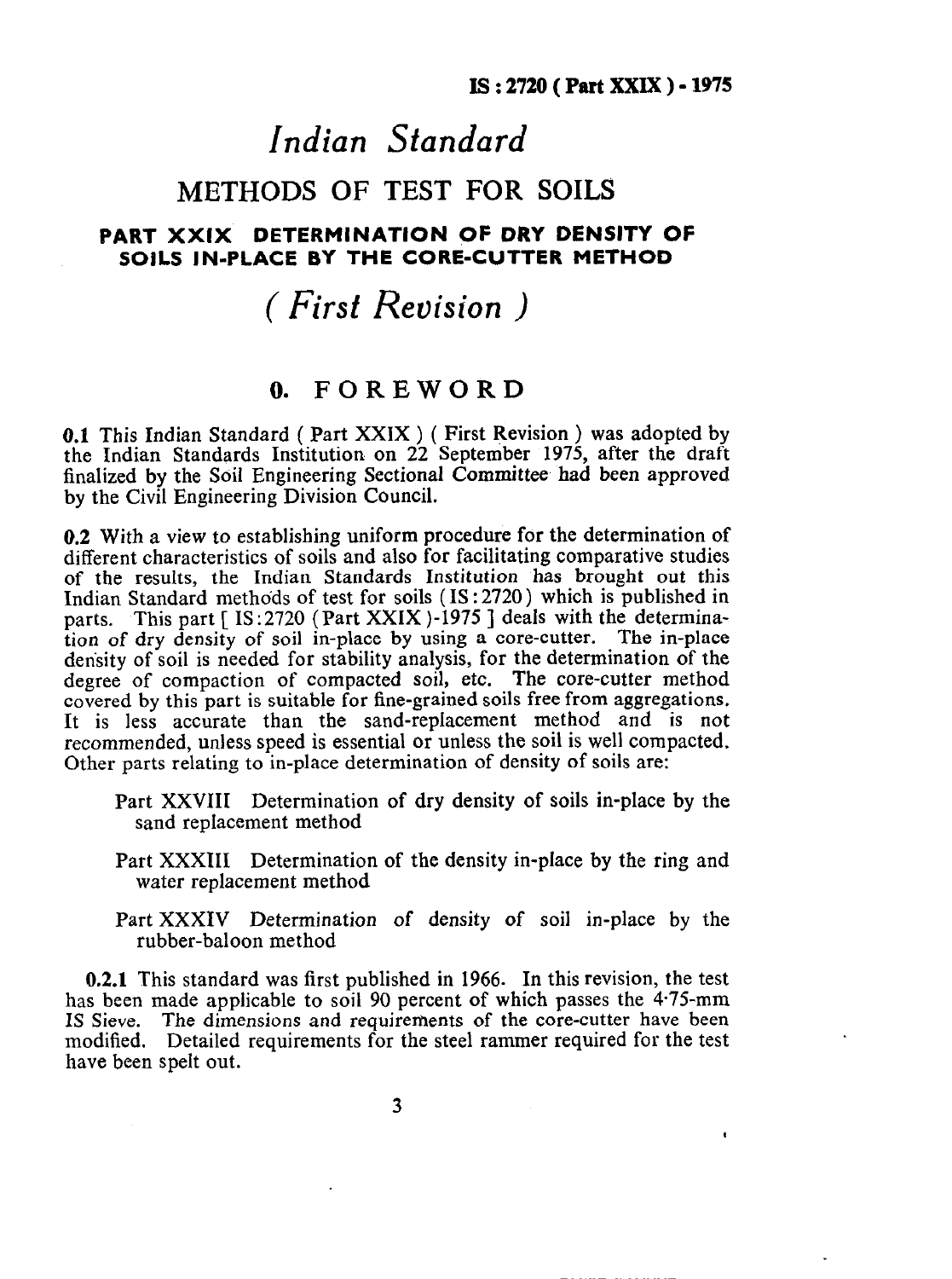#### **IS : 2720 ( Part XXIX) - 1975**

**0.3** In **the fomulation of this standard** due weightage has been given to international co-ordination among the standards and practices prevailing in different countries in addition to relating it to the practices in the field in this country. This has been met by basing the standard on the following publications:

- BS 1377: 1974 Methods of testing soils for civil engineering purposes. British Standards Institution.
- INDIA. **MINISTRY OF IRRIGATION AND** POWER. CBIP Publication No. 42. Standards for testing soils, 1963. Central Board of Irrigation and Power, Delhi.

0.4 For the purpose of deciding whether a particular requirement of this standard is complied with, the final value, observed or calculated, expressing the result of a test or analysis, shall be rounded off in accordance with IS : 2- 1960\*. The number of significant places retained in the rounded off value should be the same as that of the specified value in this standard.

#### **1. SCOPE**

**1.1** This standard ( Part XXIX ) covers the method for the determination of the in-place density of fine-grained natural or compacted soils free from aggregates using a core-cutter.

**1.1.1** For the purpose of the tests described in this standard, a soil shall be termed as fine-grained soil if not less than 90 percent of it passes a 4.75~mm IS Sieve.

#### 2. **APPARATUS**

2.1 Cylindrical Core-Cutter - of seamless steel tube, 130 mm long ( see Note 1) and 10 cm internal diameter, with a wall thickness of 3 mm, hevelled at one end, of the type illustrated in Fig. 1. The cutter shall be kept properly greased or oiled.

NOTE  $1 - Length of$  Cutter  $-$  If the average density over a smaller depth is **required then the appropriate length of curter should be used.** 

Note 2 — Where situations permit, for quality control purposes smaller size **cutters have also been used.** 

2.2 Steel Dolley  $-2.5$  cm high and 10 cm internal diameter with a wall thickness of 7'5 mm with a lip to enable it to be fitted on top of the core-cutter ( see Fig. 1 ).

**<sup>\*</sup>Rules for rounding off numerical values (** *revised ).*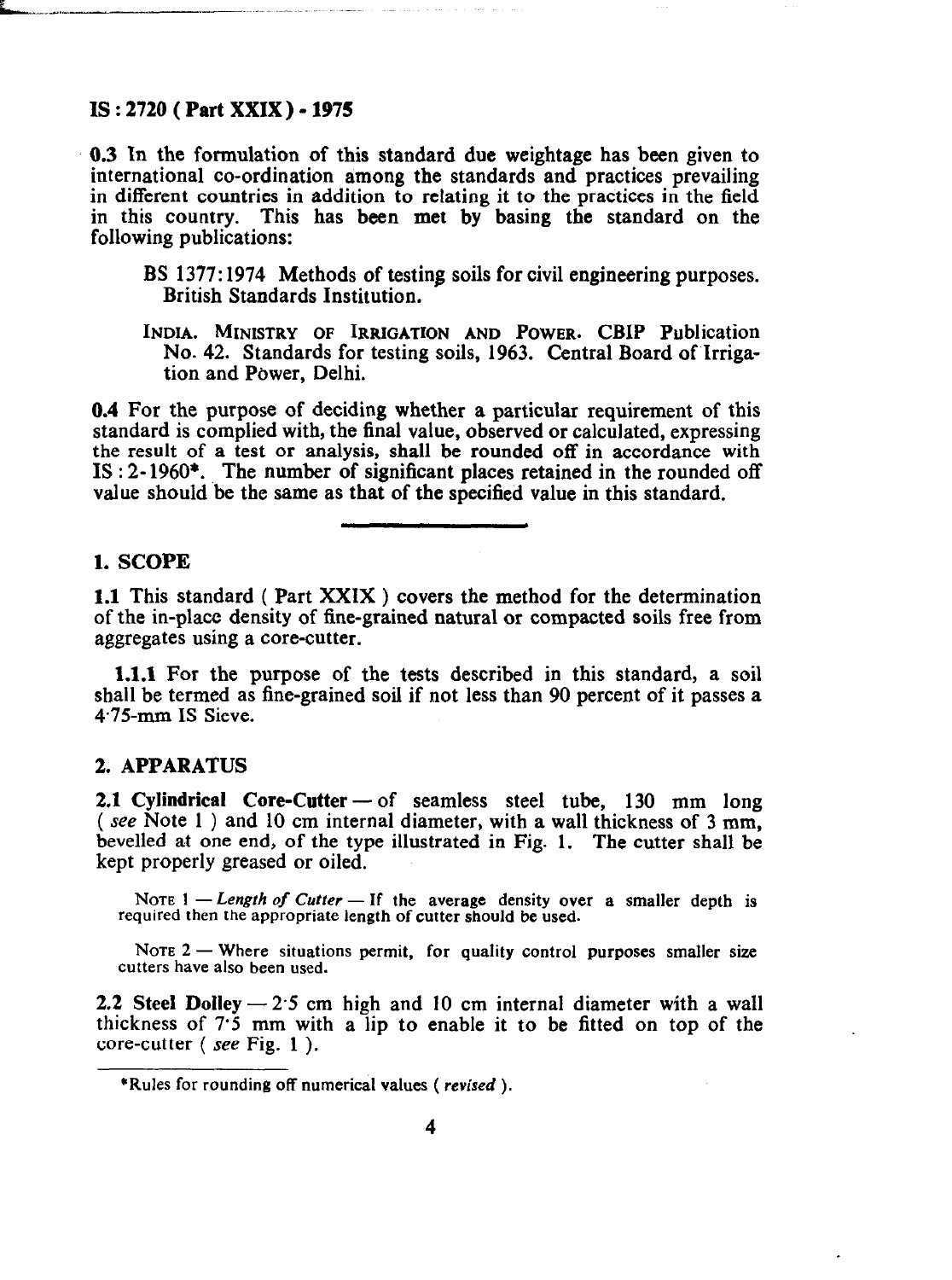



NOTE 2 - Essential dimensions are underlined. (Tolerance on all essential dimensions shall be  $\pm 0.25$  mm ).

All dimensions in millimetres.

**FIG. 1 CORE-CUTTER APPARATUS FOR SOIL DENSITY DETERMINATION**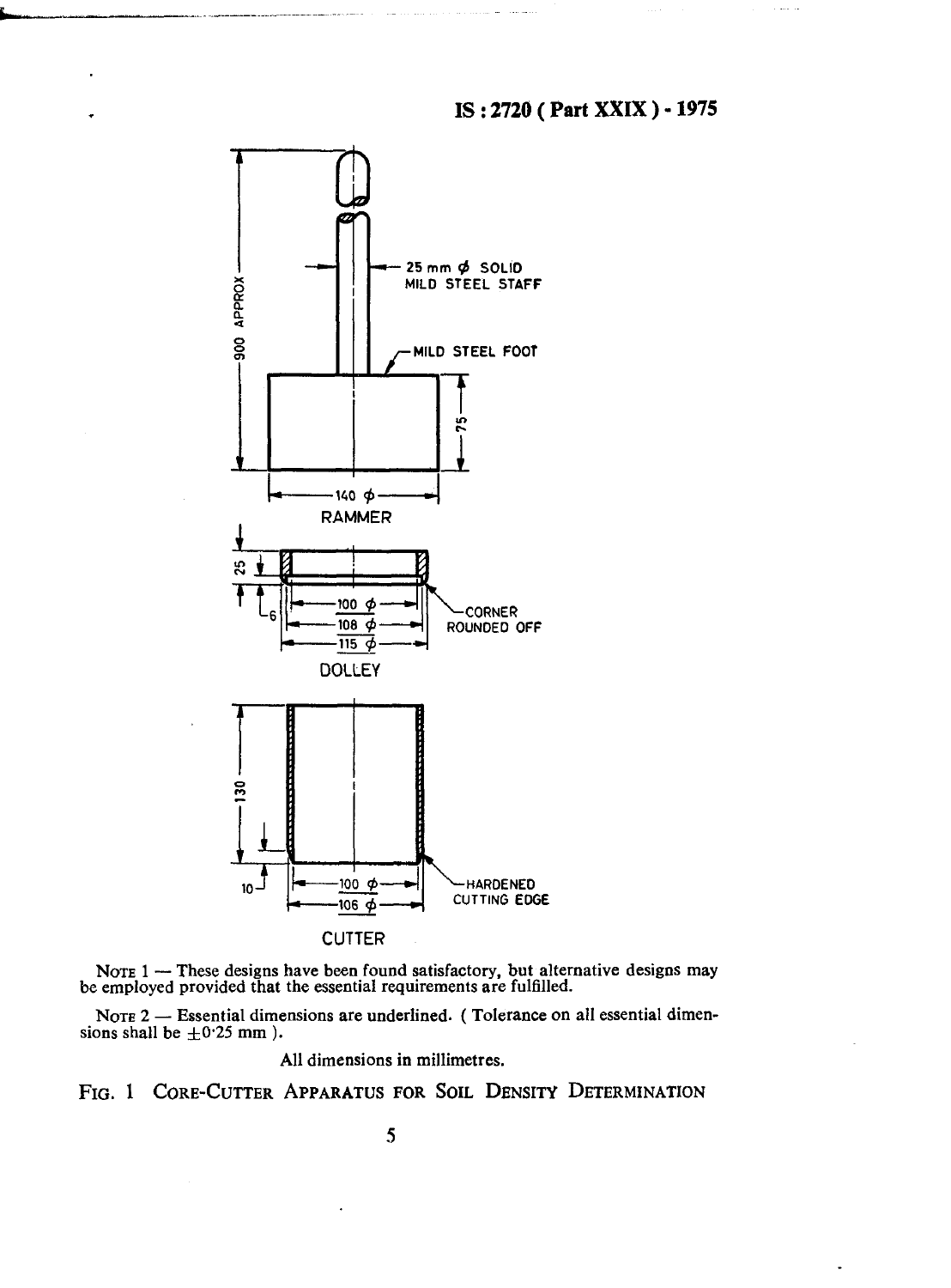### **IS : 2720 ( Part XXIX ) - 1975**

**2.3 Steel Rammer -- With solid mild steel foot 140 mm diameter and** 75 mm height with a concentrically screwed 25 mm diameter solid mild steel staff. The overall length of the rammer including the foot as well as the staff should be approximately 900 mm. The rammer (foot and staff together ) should weigh approximately 9 kg (see Fig. 1).

**2.4 Balance**  $-$  Accurate to 1 g.

**2.5 Palette Knife** — A convenient size is one having a blade approximately 20 cm long and 3 cm wide.

2.6 Steel **Rule** 

**2.7 Grafting Tool or Spade or Pick Axe** 

**2.8 Straight Edge**  $- A$  **steel strip about 30 cm long, 2.5 cm wide and 3** to 5 mm thick, with one bevelled edge will be suitable.

2.9 **Apparatus for Extracting Samples from the Cutter** — Optional.

**2.10 Apparatus for Determination of Water Content** — In accordance with **IS** : **2720** ( Part II )-1973\*.

#### 3. PROCEDURE

**3.1** The internal volume ( $V_c$ ) of the core-cutter in cubic centimetres shall  $\mathbf{b}$ . The internal volume ( $\mathbf{v} \epsilon$ ) of the core-currel in cubic centrifierted share be calculated from its dimensions which shall be measured to the nearest 0.25 mm.

3.2 The cutter shall be weighed to the nearest gram ( $W_c$ ).

3.3 A small area, approximately 30 cm square of the soil layer to be tested shall be exposed and levelled. The steel dolly **thall be** placed on top of the cutter and the latter shall be rammed down vertically into the soil layer until only about 15 mm of the dolly protrudes above the surface, care being taken not to rock the cutter (see Note). The cutter shall then be dug out of the surrounding soil, care being taken to allow some soil to project from the lower end of the cutter. The ends of the soil core shall then be trimmed flat to the ends of the cutter by means of the straight edge.

NOTE - The cutting edge should be kept sharp. The cutter should not be used in stony soils.

3.4 The cutter containing the soil core shall be weighed to the nearest gram  $(W_s)$ .

3.5 The soil core shall be removed from the cutter and a representative sample shall be placed in an air-tight container and its water content  $(w)$ determined as in  $IS:2720$  (Part II)-1973\*.

<sup>\*</sup>Methods of test for soils: Part II Determination of water content *(secondrevision ).*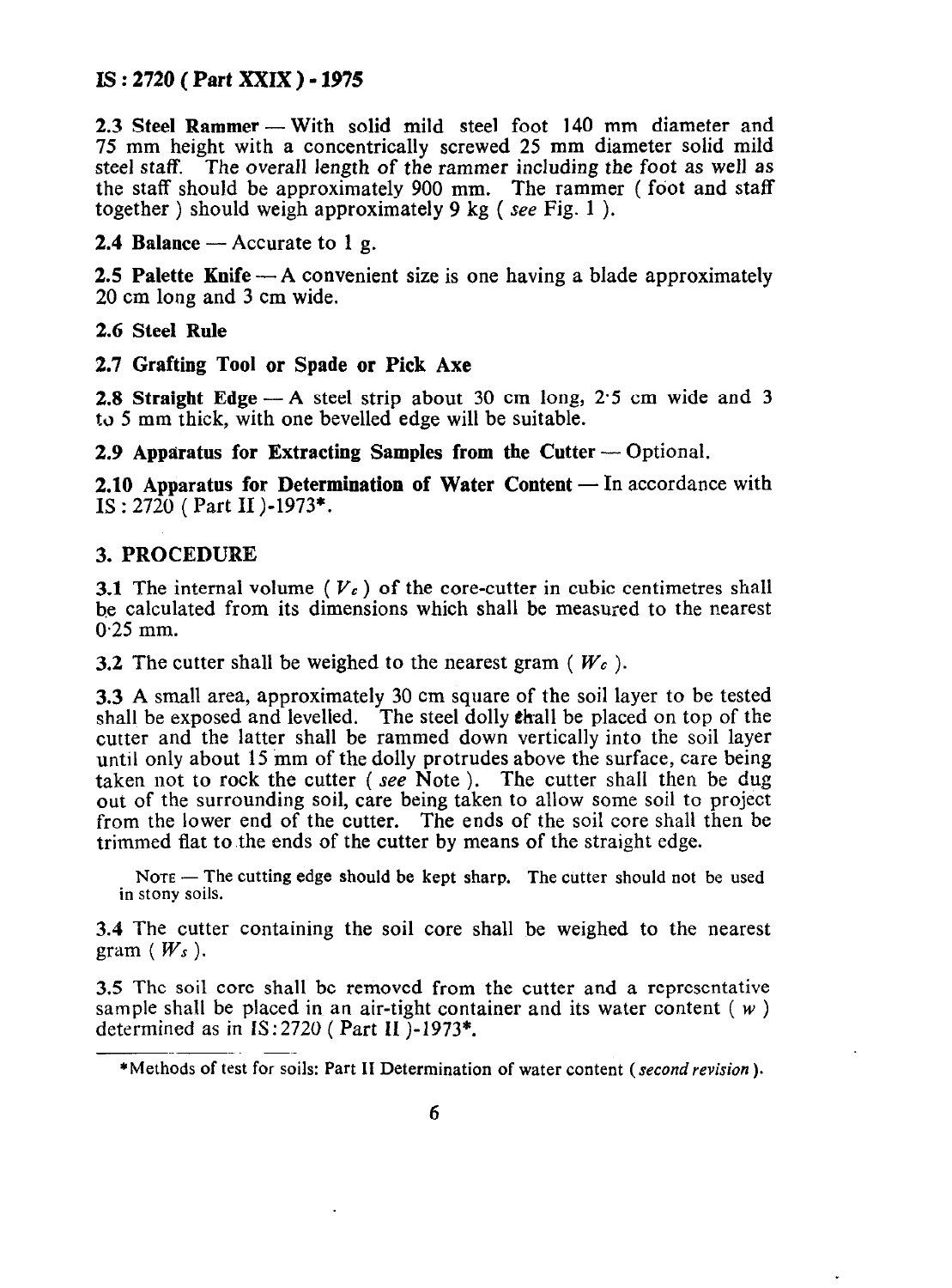#### IS : 2720 (Part XXIX ) - 1975

 $N<sub>OTE</sub>$  - It is necessary to make a number of repeat determinations (at least three) and to average results, since the dry density of the soil varies appreciably from point to point. The number of determinations should be such that an additional one would not alter the average significantly.

#### 4. CALCULATIONS

4.1 The bulk density  $y_{\delta}$ ; that is, the weight of the wet soil per cubic centimetre shall be calculated from the following formula:

$$
\gamma_{k} = \frac{W_{s} - W_{c}}{V_{c}}, \text{g/cm}^{3}
$$

where

 $W_s$  = weight of soil and core-cutter in g,

 $W_c$  = weight of core-cutter in g, and

 $V_c$  = volume of core-cutter in cm<sup>3</sup>.

4.2 The dry density  $\gamma_d$ , that is, the weight of the dry soil per cubic centi metre shall be calculated from the following formula:

$$
\gamma_d = \frac{100 \gamma_b}{100 + w}, g/cm^3
$$

where

- $y_b = \text{bulk density}$  (see 4.1), and
- $w =$  water content of the soil ( percent ) to two significant figures.

#### 5. REPORTING OF RESULTS

5.1 The results of the test shall be recorded in a suitable form. A recommended *proforma* for the record of the results of this test is given in Appendix A.

5.2 The following values shall also be reported:

- a) Dry density of the soil to second place of decimal in  $g/cm^3$ , and
- b) Water content of the soil ( percent ) to two significant figures.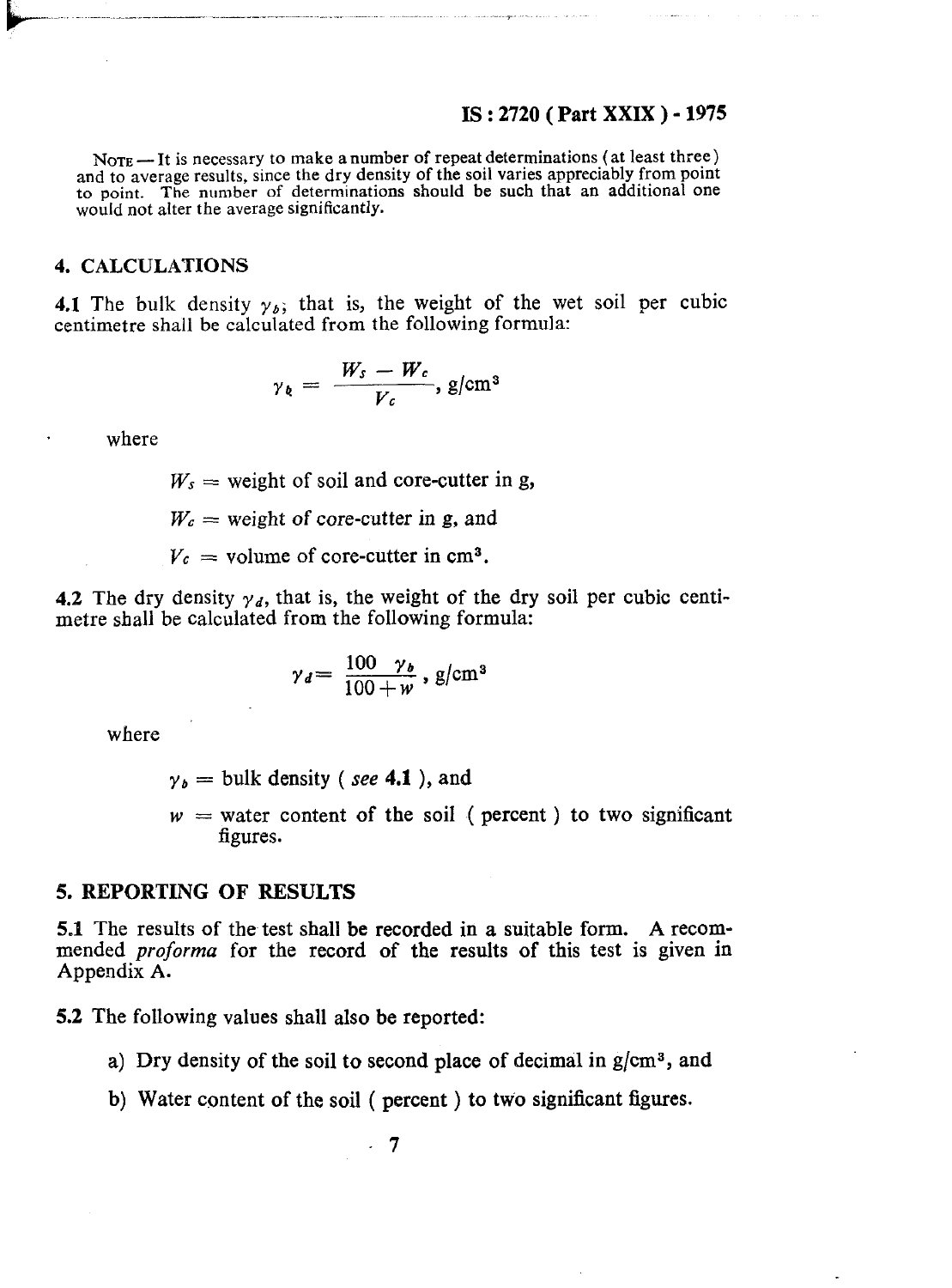## **IS : 2720 ( Part XXIX ) - 1975**

## **APPENDIX A**

# **(** *Clause* **5.1 )**

### **DETERMINATION OF DRY DENSITY OF SOIL IN-PLACE ( CORE-CUTTER METHOD )**

**A-l.** The test results shall be tabulated as follows: PROJECT: TESTED BY:<br>
LOCATION: DATE:

LOCATION:

| 1. Determination No.                                                                  | 1 | $\overline{a}$ | 3 |
|---------------------------------------------------------------------------------------|---|----------------|---|
| 2. Weight of core-cutter $+$ wet soil<br>$(W_s)$ , in g                               |   |                |   |
| 3. Weight of core-cutter $(W_c)$ , in g                                               |   |                |   |
| 4. Weight of wet soil ( $W_s - W_c$ ),<br>in g                                        |   |                |   |
| 5. Volume of core-cutter $(V_c)$ ,<br>in cm <sup>3</sup>                              |   |                |   |
| 6. Bulk density<br>$(\gamma_b = \frac{W_s - W_c}{V_s})$ , in g/cm <sup>3</sup>        |   |                |   |
| Water content container No.<br>7.                                                     |   |                |   |
| 8. Weight of container<br>lid<br>with<br>$(W_1)$ , in g                               |   |                |   |
| 9. Weight of container with lid and<br>wet soil $(W_2)$ , in g                        |   |                |   |
| 10. Weight of container with lid and<br>dry soil $(W_3)$ , in g                       |   |                |   |
| 11. Water content $(w)$ , in percent<br>$w = \frac{W_2 - W_3}{W_2 - W_4} \times 100$  |   |                |   |
| 12. Dry density<br>$(\gamma_d = \frac{100 \gamma_b}{100 + w})$ , in g/cm <sup>3</sup> |   |                |   |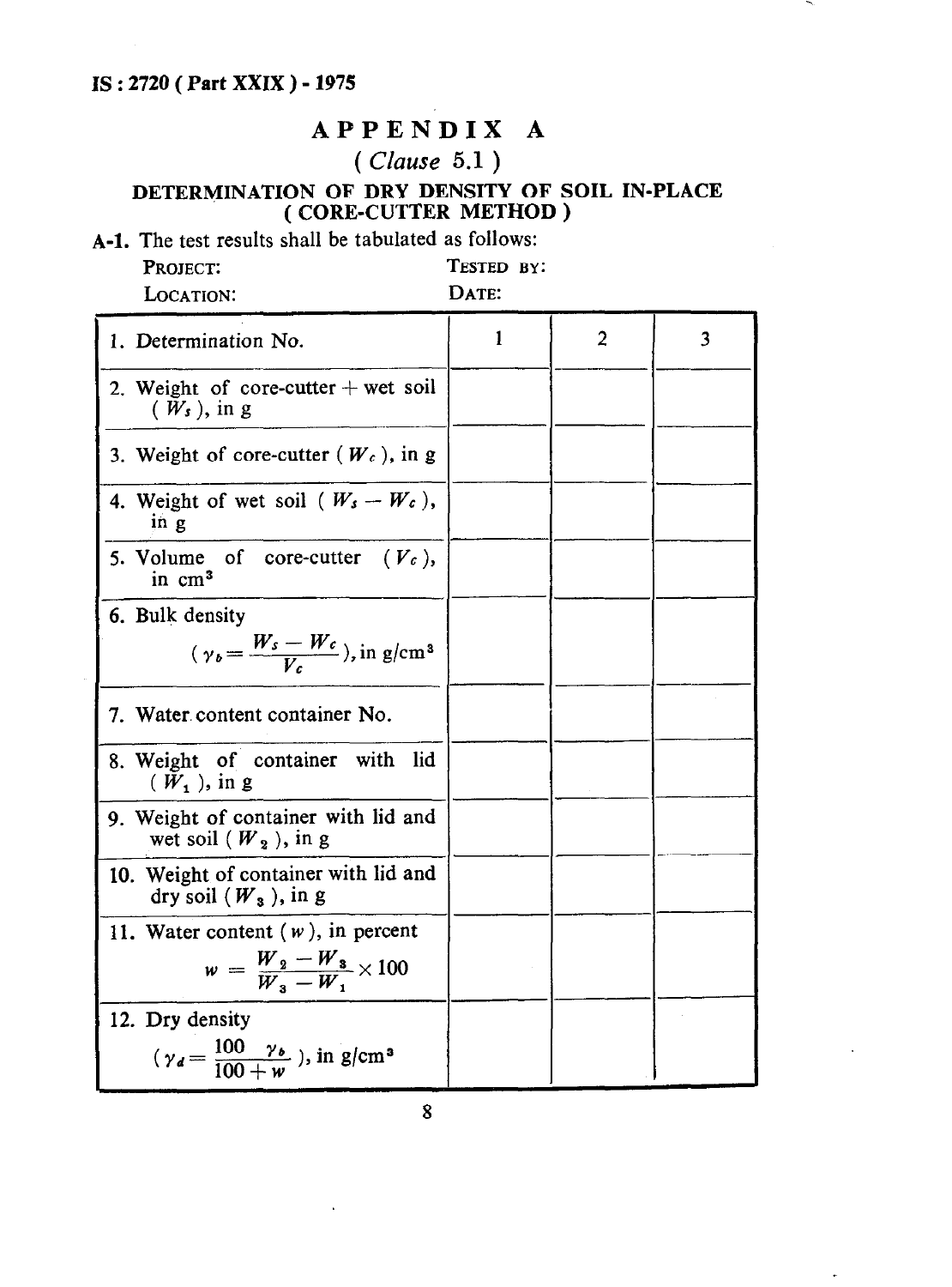$\alpha$ 

*( Continued from page 2 )* 

| <b>Members</b>                                                                     | Representing                                                                                      |  |  |  |  |
|------------------------------------------------------------------------------------|---------------------------------------------------------------------------------------------------|--|--|--|--|
| DR R. K. BHANDARI<br>SHRI T. N. BHARGAWA<br>SHRI A. S. BISHNOI (Alternate)         | Central Road Research Institute (CSIR), New Delhi<br>Roads Wing, Ministry of Transport & Shipping |  |  |  |  |
| DR A. K. CHATTERJEE                                                                | Public Works Department, Government of Uttar<br>Pradesh                                           |  |  |  |  |
| DR B. L. DHAWAN (Alternate)                                                        |                                                                                                   |  |  |  |  |
| Shri R. L. Dewan                                                                   | Irrigation Research Institute, Khagaul, Patna                                                     |  |  |  |  |
| DEPUTY DIRECTOR RESEARCH                                                           | Railway Board (Ministry of Railways)                                                              |  |  |  |  |
| (SOIL MECHANICS)-I, RDSO<br>ASSISTANT DIRECTOR                                     |                                                                                                   |  |  |  |  |
| RESEARCH (SOIL                                                                     |                                                                                                   |  |  |  |  |
| MECHANICS .- I. RDSO                                                               |                                                                                                   |  |  |  |  |
| (Alternate)                                                                        |                                                                                                   |  |  |  |  |
| <b>DIRECTOR (CSMRS)</b>                                                            | Central Water Commission, New Delhi                                                               |  |  |  |  |
| <b>DEPUTY DIRECTOR (CSMRS)</b>                                                     |                                                                                                   |  |  |  |  |
| (Alternate)                                                                        |                                                                                                   |  |  |  |  |
| Shri H. K. Guha                                                                    | Geologists' Syndicate Private Ltd, Calcutta                                                       |  |  |  |  |
| SHRI N. N. BHATTACHARAYA                                                           |                                                                                                   |  |  |  |  |
| (Alternate)                                                                        |                                                                                                   |  |  |  |  |
| Dr Shashi K. Gulhati                                                               | Indian Institute of Technology, New Delhi                                                         |  |  |  |  |
| SHRI G. R. S. JAIN                                                                 | Central Building Research Institute (CSIR).<br>Roorkee                                            |  |  |  |  |
| <b>SHRI AMAR SINGH (Alternate)</b>                                                 |                                                                                                   |  |  |  |  |
| <b>SHRI R. K. JAIN</b>                                                             | United Technical Consultants Private Ltd. New<br>Delhi                                            |  |  |  |  |
| $\mathbf{D}\mathbf{R} \mathbf{P}$ . K. $\mathbf{D}\mathbf{E}$ ( <i>Alternate</i> ) |                                                                                                   |  |  |  |  |
| <b>SHRI O. P. MALHOTRA</b>                                                         | Building & Roads Research Laboratory, Punjab                                                      |  |  |  |  |
| DR I. S. Uppal (Alternate)<br>DR V. V. S. RAO                                      | In personal capacity (F-24 Green Park, New                                                        |  |  |  |  |
|                                                                                    | Delhi 110016)                                                                                     |  |  |  |  |
| Maj K. M. S. Sahasi<br>SHRI P. PUTHISIGAMANI (Alternate)                           | Engineer-in-Chief's Branch, Army Headquarters                                                     |  |  |  |  |
| SHRI H. C. VERMA                                                                   | Associated Instrument Manufacturers<br>(India)<br>Private Ltd, New Delhi                          |  |  |  |  |
| PROF T. S. NAGARAJ (Alternate)                                                     |                                                                                                   |  |  |  |  |